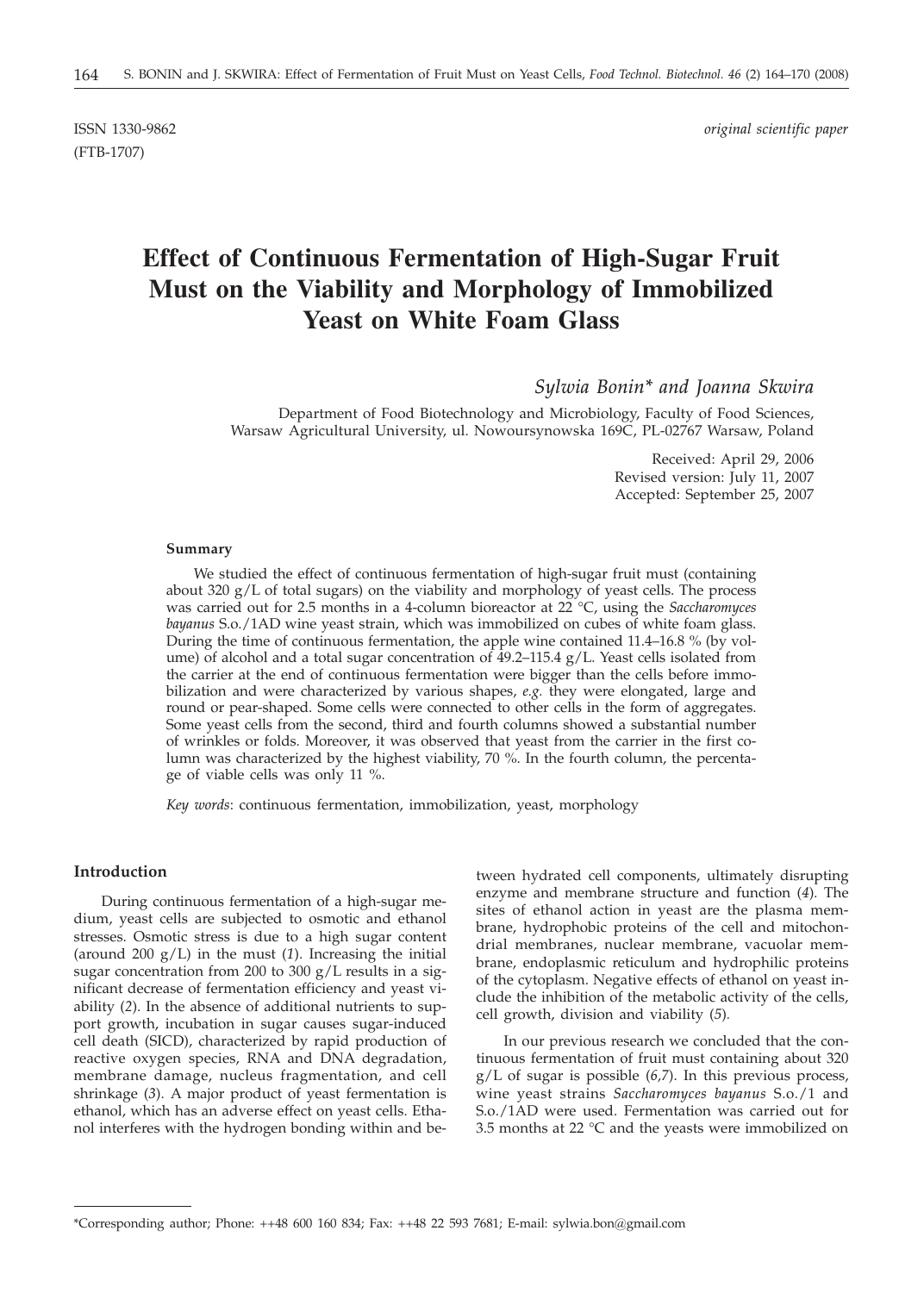white foam glass. During the continuous fermentation, ethanol concentration in the fruit wine was 11.7–16.8 % by volume. From the second week until the end of the process, the fermentation yield was 93–96 % (for *S. bayanus* S.o./1AD) and 91–94 % (for *S. bayanus* S.o./1). Furthermore, after the fermentation, the yeast showed morphological and intracellular changes in comparison with the yeast before the fermentation.

Magnesium protects yeast cells that are under ethanol stress.  $Mg^{2+}$  maintains the structural integrity of membranes, reduces the extent of cell-wall disruption and prevents ethanol stress protein synthesis. During fermentation of a high-sugar medium, magnesium increases ethanol production (*5,8*).

The aim of this work is to study the effect of continuous fermentation of high-sugar fruit must, supplemented with magnesium ions, on the viability and morphology of yeast immobilized on white foam glass.

## **Materials and Methods**

## *Yeast strain and cultivation conditions*

For the current experiment, we used an alcohol- and sugar-resistant wine yeast strain (*Saccharomyces bayanus* S.o./1AD) from the collection of pure cultures at the Department of Biotechnology and Microbiology of Warsaw Agricultural University. Before starting the process of continuous fermentation, the yeast was subjected to high sugar and  $SO<sub>2</sub>$  content by being grown in media containing higher and higher concentrations of sugar (200–  $-320$  g/L) and SO<sub>2</sub> (20–80 mg/L). These media were prepared similarly to the fruit must, but they were sterilized at 117 °C for 10 min. After sterilization,  $SO_2$  in the form of  $K_2S_2O_5$  was added. The yeast was incubated by being shaken at 200 rpm and 28 °C for 48 h. After incubation in a medium containing 320 g/L of sugar and 80  $mg/L$  of  $SO<sub>2</sub>$ , the yeast was added to the columns of the bioreactor, which had been filled with the carrier.

#### *Fruit must*

Must was prepared from the apple juice (density 5.7 °Bé), which was obtained through the dilution of the concentrate (37.6 °Bé) with deionized water. The fraction of juice in the must was 70 %. Sugar (in the form of sucrose) was added in order to obtain a high-sugar concentration (approx. 320  $g/L$ ). Generally, apple must contains a low concentration of nitrogenous compounds, therefore the medium was enriched with ammonium salts  $(NH_4)_2HPO_4$ , 0.3 g/L and  $(NH_4)_2SO_4$ , 0.2 g/L. The must was supplemented with 20 mM magnesium in the form of MgSO<sub>4</sub>·7H<sub>2</sub>O. To prevent the development of harmful microflora,  $SO_2$  in the form of  $K_2S_2O_5$  was added. The total  $SO<sub>2</sub>$  concentration in fruit must was about 80 mg/L.

#### *Continuous fermentation*

Continuous fermentation was carried out in the 4-column glass bioreactor (each column was 75 cm high, 5.2 cm i.d.). In each column, cubes of white foam glass (each about 1 cm wide) were placed. White foam glass (also called glass pumice) is an inorganic porous material produced from glass powder with the addition of foaming agents, for example  $CaCO<sub>3</sub>$ . In our experiments, the carrier was used after being washed with 3 % citric acid. Yeast was added every 2 days to each of the columns of the bioreactor (beginning with the fourth). This interval was necessary so that the yeast would become immobilized on the carrier. Must was fed into the bioreactor using a peristaltic pump (Zalimp PP1B-05). The flow rate was about 550  $\text{cm}^3/\text{day}$  and the total time of flow through the bioreactor was 5 days. This period of flow was adequate for fruit wine fermentation. The reactor operated for a total of 2.5 months at  $(22\pm 1)$  °C.

#### *Analytical methods*

Ethanol concentration was expressed as alcohol degrees (cm<sup>3</sup> of ethanol/100 cm<sup>3</sup> of wine) after the distillation of samples (*9*). Residual sugars were analyzed according to the Luffa-Schoorla method (*9*), after the hydrolysis of sugars in 0.7 M HCl for 10 min at 70–72 °C and neutralization with 30 % NaOH.

#### *Number and viability of yeast on foam glass*

At the end of continuous fermentation, 2 cubes of the carrier from the top, middle and bottom of each column were placed in Erlenmeyer flasks with  $100 \text{ cm}^3$  of sterile 0.8 % NaCl solution. The flasks were shaken at 200 rpm at 28 °C for 2 h to remove the yeast from the carrier. The total number of cells was estimated by direct microscopic counting using a haemocytometer. The number of viable cells was determined by methylene blue staining and by plate technique in a malt extract broth after incubation at 28 °C for 48 h. The number of yeast cells was calculated on the surface of  $1 \text{ cm}^2$  of foam glass.

#### *Yeast morphology*

The cells before immobilization and those removed from the carrier after the process of continuous fermentation were examined under either a light microscope (Carl Zeiss Axiostar Plus) or a scanning electron microscope (Joel JSM-35). For the scanning electron microscope, yeast cells were fixed in 2 % glutaraldehyde, dehydrated in a graded series of ethanol concentration, dried to the critical point and sputter-coated with gold. The size of the cells was characterized by image analysis in Zeiss LSM Image Browser program. The length and width of 100 cells were measured.

### **Results**

The concentration of ethanol and residual sugars in the must during continuous fermentation is presented in Fig. 1. The initial concentration of sugars in fruit must was sufficient to obtain 18.5 % (by volume) of alcohol. In the first 5 weeks of continuous fermentation, alcohol fraction in the apple wine rose from 11.4 to 16.8 % (by volume). Afterwards, there was a gradual decrease to 14.7 % (by volume) until the 73rd day. The concentration of residual sugars was relatively high and it correlated with alcohol content. After 3 days of continuous fermentation, the concentration of residual sugars in the fruit wine was 115.4 g/L. This concentration decreased over 5 weeks to 49.2  $g/L$ , then increased towards the end of fermentation.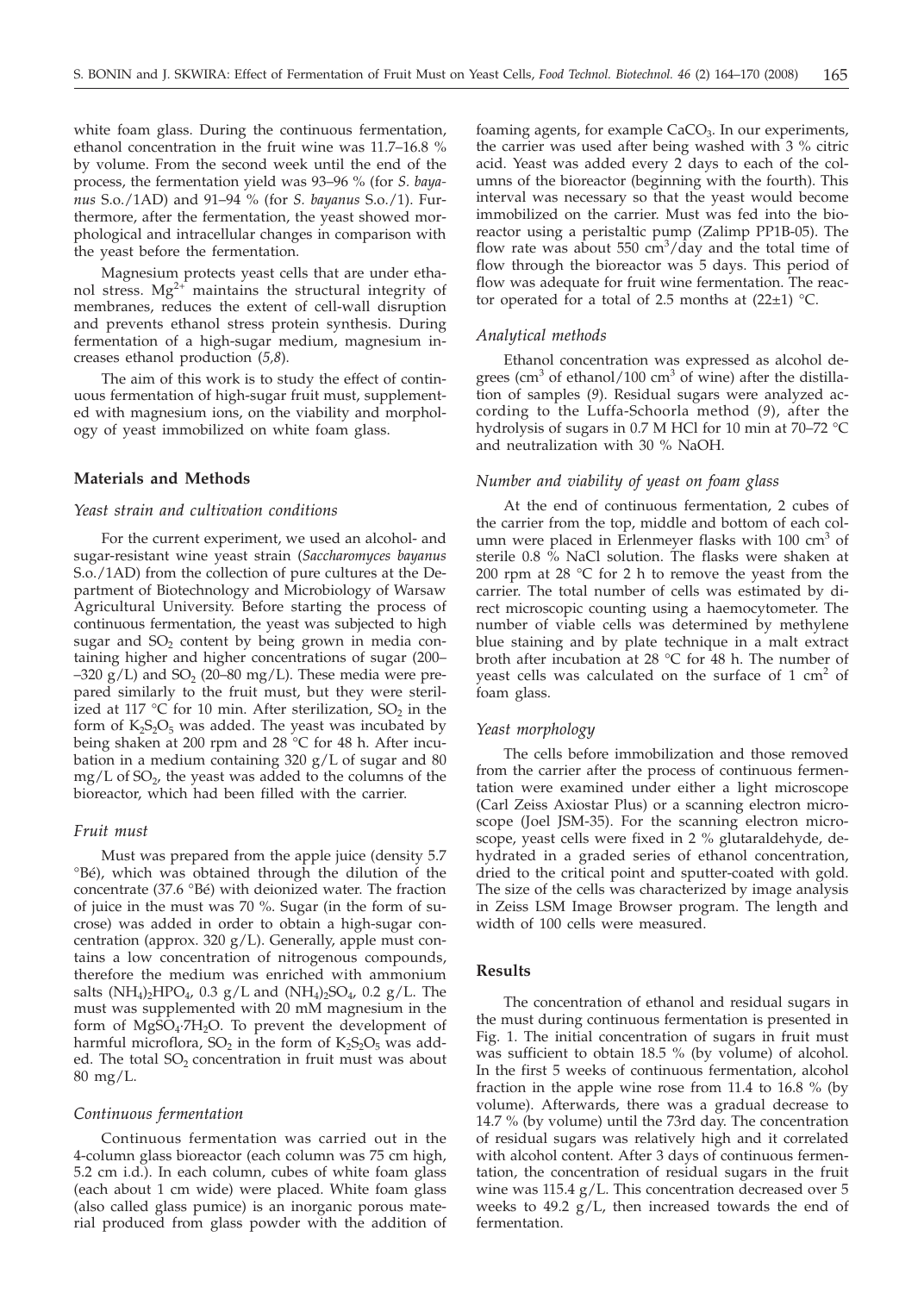After the fermentation was completed, yeast was isolated from the carrier. The total number of cells on the surface of white foam glass and the number of viable cells were determined. The average results were obtained from 3 levels (top, middle and bottom) of each column. Both the total number of cells and the number of viable cells were the highest in the first column, and both values decreased with each subsequent column (Table 1). We determined that there were  $2.\overline{5}\cdot10^7$  cells/cm<sup>2</sup> per carrier in the first column and  $9.6 \cdot 10^6$  cells/cm<sup>2</sup> in the fourth column (direct counting). The number of viable cells was smaller, from  $7.1 \cdot 10^6$  CFU/cm<sup>2</sup> of foam glass in the first column to  $6.0 \cdot 10^4$  CFU/cm<sup>2</sup> in the last column. The percentage of viable cells was determined by methylene blue staining. Yeast isolated from the carrier from the first column was characterized by the highest part of viable cells – an average of 70 % across



**Fig 1.** Effect of fermentation time on alcohol fraction and residual sugars in fruit wine

the three levels. In comparison, this number was 47 % in the second column,  $17\frac{6}{10}$  in third and only 11 % in the last (Table 2). These differences were statistically significant (Tukey's HSD (honestly significant difference)= =15.6). The number of cells and their viability were determined only from the yeast cells that were isolated from the carrier. After 2 hours of shaking in the solution and all the subsequent procedures of preparation, we examined crushed pieces of carrier with yeast under an electron-scanning microscope (Fig. 2). Actually, the number of cells on the carrier was higher and the viability was probably higher as well.

Yeast cells before immobilization were ovoid, single or budding (Fig. 3). The average cell was  $6.7 \mu m$  long and 5.2  $\mu$ m wide. Most cells were 6–7  $\mu$ m long (42 %) and 5–6  $\mu$ m wide (49 %) (Table 3). At the end of fermentation, the cells were characterized by various shapes



**Fig. 2.** White foam glass with the yeast after 2 h of shaking, magnification  $\times 600$ . Figure is reproduced at 80 % of the original

Table 1. Number of yeast cells isolated from the carrier after the end of fermentation: direct counting (cells/cm<sup>2</sup> of white foam glass), plate methods  $(CFU/cm^2$  of white foam glass)

| Level<br>of the<br>column | First column          |                     | Second column         |                     | Third column          |                     | Fourth column         |                     |
|---------------------------|-----------------------|---------------------|-----------------------|---------------------|-----------------------|---------------------|-----------------------|---------------------|
|                           | direct<br>counting    | plate<br>methods    | direct<br>counting    | plate<br>methods    | direct<br>counting    | plate<br>methods    | direct<br>counting    | plate<br>methods    |
|                           | cells/cm <sup>2</sup> | CFU/cm <sup>2</sup> | cells/cm <sup>2</sup> | CFU/cm <sup>2</sup> | cells/cm <sup>2</sup> | CFU/cm <sup>2</sup> | cells/cm <sup>2</sup> | CFU/cm <sup>2</sup> |
| Top                       | $3.1 \cdot 10'$       | $6.8 \cdot 10^{6}$  | 1.4.10 <sup>7</sup>   | $5.9 \cdot 10^{6}$  | $1.5 \cdot 10^{7}$    | $9.0.10^{5}$        | $9.9.10^{6}$          | $1.1 \cdot 10^5$    |
| Middle                    | $2.5 \cdot 10^7$      | $7.910^{6}$         | $1.5 \cdot 10^{7}$    | $8.0 \cdot 10^{6}$  | $1.3 \cdot 10^{7}$    | $7.0 \cdot 10^5$    | $9.5 \cdot 10^{6}$    | $4.0 \cdot 10^{4}$  |
| <b>Bottom</b>             | $1.9 \cdot 10^{7}$    | $6.7 \cdot 10^{6}$  | $1.9 \cdot 10^{6}$    | $9.9.10^{5}$        | $8.1 \cdot 10^{6}$    | $2.0 \cdot 10^{5}$  | $9.4 \cdot 10^{6}$    | $2.0 \cdot 10^{4}$  |
| Average                   | $2.5 \cdot 10^{7}$    | $7.1 \cdot 10^{6}$  | 1.3.10 <sup>7</sup>   | $5.0 \cdot 10^{6}$  | $1.2 \cdot 10^{7}$    | $6.0 \cdot 10^{5}$  | $9.6 \cdot 10^{6}$    | $6.0 \cdot 10^{4}$  |

Table 2. Viable cells isolated from the carrier after the end of fermentation, direct counting with methylene blue

| Level of<br>the column column/% column/% column/% | First | Second | Third | Fourth<br>.column/% |  |
|---------------------------------------------------|-------|--------|-------|---------------------|--|
| Top                                               | 77    | 58     | 17    | 12                  |  |
| Middle                                            | 68    | 46     | 16    | 11                  |  |
| <b>Bottom</b>                                     | 63    | 36     | 19    | 10                  |  |
| Average                                           | 70    |        | 17    |                     |  |

Tukey's HSD (honestly significant differences) between columns=15.6

and sizes, in comparison with cells before immobilization. Yeast cells from the carrier from the first, second and third columns were longer, but their average width was smaller than of the cells isolated before continuous fermentation (Table 4). The longest cells were in the first column, where they had an average length of  $7.7 \mu m$ . We observed that the average length decreased with the column number and cells from the last column were the shortest (6.4  $\mu$ m). Generally, cells from this column were the smallest, because they also had the smallest average width  $(4.3 \mu m)$ . In the first column 33 % of the cells were  $8-10 \mu m$  long and 7 % were 10-12  $\mu m$  long. In the sub-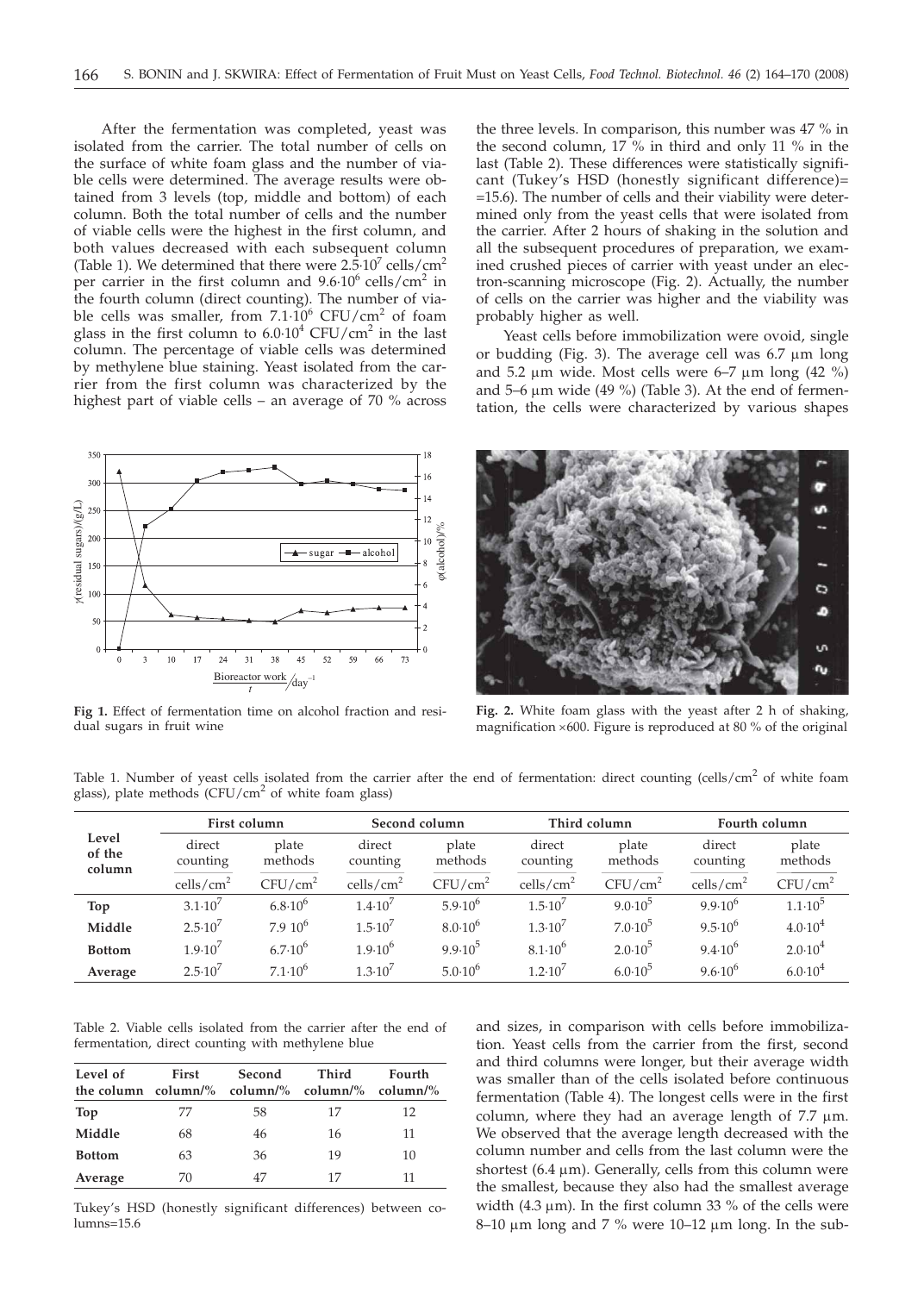

Fig. 3. Yeast cells before immobilization, magnification ×1200. Figure is reproduced at 80 % of the original

sequent columns, the percentage of yeast cells in these dimensions decreased, and in the last column, 11 % of the cells were  $8-10 \mu m$  long, while there were no cells that were  $10-12 \mu m$  long. In the first column, the presence of the cells that were  $8-12 \mu m$  long is due to their elongated and rod-like shape (Fig. 4a).

We observed that morphological changes of yeast isolated from the carrier after continuous fermentation varied in each of the columns. In the first column, some cells had normal shapes: ovoid, single or budded. These cells also had bud scars. Certain cells did not have normal shapes (Fig. 4a). As we mentioned above, some cells were elongated, in the form of longer or shorter rods. Other forms of yeast had a pear-like morphology. These



**Fig. 4.** Yeast cells isolated from the carrier from the first column, magnification  $\times 2000$  (A) and  $\times 4000$  (B). Figures are reproduced at 80 % of the original

Table 3. Percentage of the cells in the given range of sizes and average size of cells (the yeasts before fermentation)

|           | $Dimension/\mu m$ |     |     |            |         |         |          |                          |                       |
|-----------|-------------------|-----|-----|------------|---------|---------|----------|--------------------------|-----------------------|
| Parameter | $3 - 4$           | 4–5 | 5-6 | $6 - 7$    | $7 - 8$ | $8 - 9$ | $9 - 10$ | Average size/<br>$\mu$ m | Standard<br>deviation |
|           |                   |     |     | Cells/ $%$ |         |         |          |                          |                       |
| Length    |                   |     | 12  | 28         | 42      | 11      |          | 6.7                      | 1.6                   |
| Width     |                   | 26  | 49  | 13         |         |         |          | 5.2                      | 0.8                   |

Table 4. Percentage of the cells in the given range of sizes and average size of cells (the yeasts isolated from the carrier after the end of fermentation)

| Column<br>number   | $2 - 4$      | $4 - 6$ | $6 - 8$ | $8 - 10$       | $10 - 12$      | Average size/<br>$\mu$ m | Standard<br>deviation |
|--------------------|--------------|---------|---------|----------------|----------------|--------------------------|-----------------------|
|                    |              |         |         |                |                |                          |                       |
|                    | $\mathbf{0}$ | 14      | 46      | 33             | 7              | 7.7                      | 1.6                   |
| $_{\rm II}$        | $\mathbf{0}$ | 15      | 61      | 20             | $\overline{4}$ | 7.4                      | 1.5                   |
| $\mathop{\rm III}$ | 3            | 29      | 49      | 19             | $\theta$       | 7.0                      | 1.5                   |
| IV                 | 9            | 34      | 46      | 11             | $\theta$       | 6.4                      | 1.9                   |
|                    |              |         |         |                |                |                          |                       |
| Column<br>number   | $2 - 4$      | $4 - 6$ | $6 - 8$ |                | $8 - 10$       | Average size/            | Standard<br>deviation |
|                    |              |         | $\mu$ m |                |                |                          |                       |
|                    | 26           | 55      |         | 19             | $\theta$       | 4.9                      | 1.2                   |
| $\mathbf{I}$       | 19           | 61      | 20      |                | $\Omega$       | 5.1                      | 1.1                   |
| III                | 44           | 53      |         | $\overline{2}$ |                | 4.7                      | 1.0                   |
| IV                 | 12           | 75      |         | 13             | $\theta$       | 4.3                      | 1.1                   |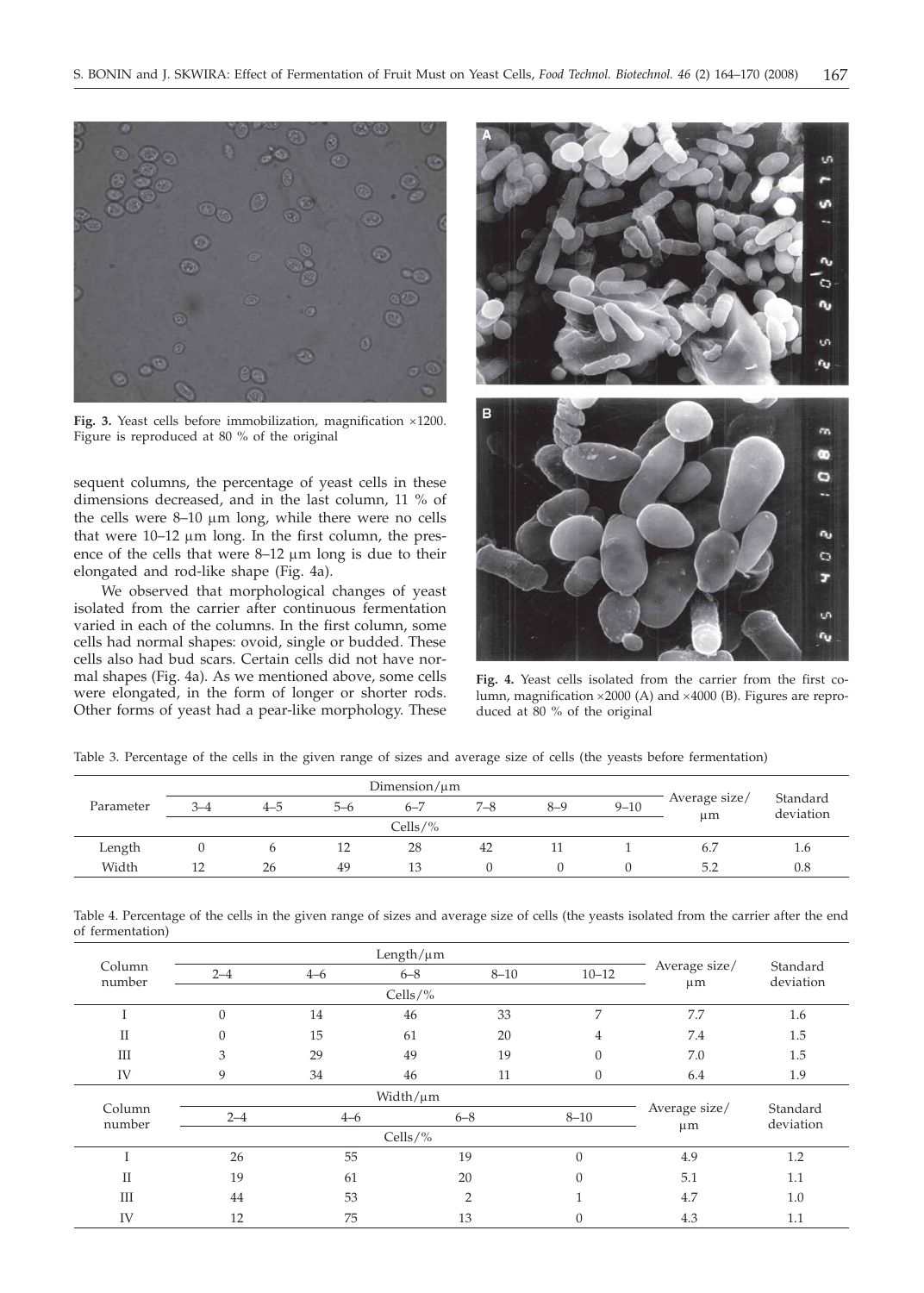pear-like cells were firmly bound to either other pear- -like cells or to cells with normal shapes. This resulted in forms of small (3–6 cells) pseudohypha (Figs. 4b and 5). In the second column, we observed budding cells and cells with bud scars (Fig. 6A). Sometimes we found wrinkled or folded cells (Fig. 6B), while some yeast cells occurred in the form of few connected cells, had a pear- -like morphology, but were less elongated (Fig. 7). In the third column, budding cells were rarely observed. These cells had shapes similar to the shapes of the yeast cells



**Fig. 5.** Yeast cells isolated from the carrier from the first column, magnification  $\times$ 1200. Figure is reproduced at 80 % of the original





**Fig. 7.** Yeast cells isolated from the carrier from the second column, magnification  $\times$ 1200. Figure is reproduced at 80 % of the original

in the second column. Furthermore, certain cells were more distorted and we found large, round cells (Fig. 8). In the fourth column, cells with a rod-like morphology were scarce. The majority of cells in this column were large and round (Figs. 9 and 10), distorted and with a



**Fig. 8.** Yeast cells isolated from the carrier from the third column, magnification  $\times 3000$ . Figure is reproduced at 80 % of the original



**Fig. 6.** Yeast cells isolated from the carrier from the second column, magnification  $\times 6600$  (A) and  $\times 3000$  (B). Figures are reproduced at 80 % of the original



**Fig. 9.** Yeast cells isolated from the carrier from the fourth column, magnification  $\times$ 4000. Figure is reproduced at 80 % of the original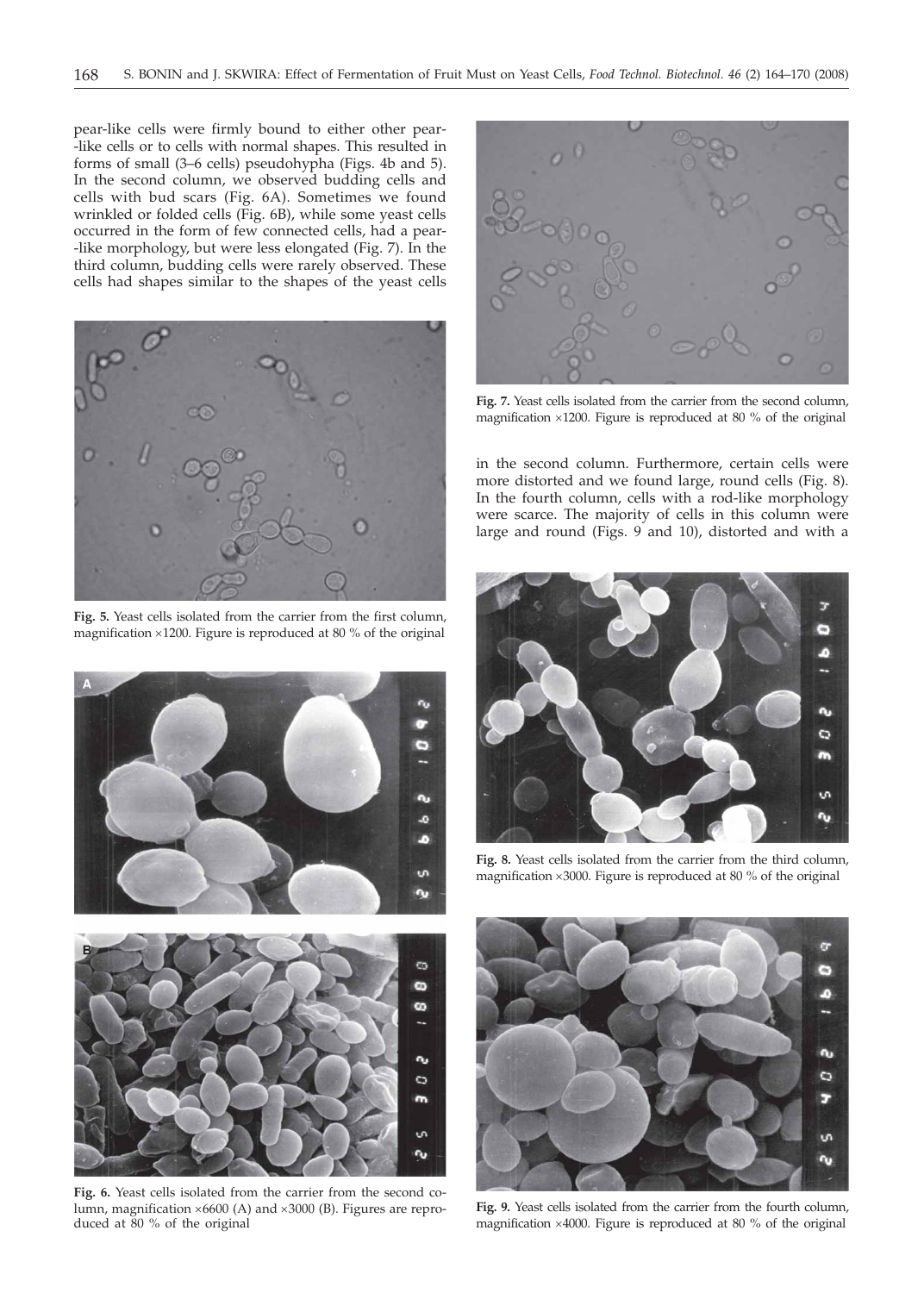

**Fig. 10.** Yeast cells isolated from the carrier from the fourth column, magnification  $\times$ 1200. Figure is reproduced at 80 % of the original

large number of wrinkles or folds. These large and round cells were observed more often under the light microscope than under the scanning electron microscope.

## **Discussion**

During the whole experiment, the yeast was subjected to high ethanol and sugar concentrations. An ethanol fraction of about 15.9  $\%$  (by volume) is the growth limit for most *Saccharomyces cerevisiae* strains (*4*), but sake yeast and some wine yeasts are known to produce about 20 % ethanol (*10*). Carrasco *et al.* (*1*) found that resistance to ethanol and osmotic stress are dependent on the wine yeast strain, and the most ethanol-resistant commercial wine strain was able to grow at 15 % ethanol. The yeast strain *Saccharomyces bayanus* S.o./1AD used in our experiment was obtained in our department from the *S. bayanus* S.o./1 strain by a long-time adaptation to high sugar concentrations and was able to produce about 18 % (by volume) of ethanol (*11*). Ogawa *et al.* (*12*) found that in the ethanol-tolerant mutant the expression level of stress responsive genes was further increased after exposure to ethanol. The ethanol-tolerant mutant also exhibited resistance to other stresses including heat, high osmolarity and oxidative stress in addition to ethanol tolerance.

In our previous work (*13*) fruit must was prepared using tap water, without a magnesium supplement. At the completion of 3.5 months of continuous fermentation, we determined that the number of viable *S. bayanus* S.o./1AD cells on the surface of the carrier was higher than that of *S. bayanus* S.o./1 cells. The percentage of viable *S. bayanus* S.o./1AD cells was the highest in the first column (43 %), and it then decreased with each subsequent column. Yeasts of *S. bayanus* S.o./1 isolated from the carrier from the first and second columns were characterized by a similar viability (29 and 30 %). Analysis of both strains in the third and fourth columns showed the same percentage of viable cells (20 and 10  $\%$ ).

In this experiment, fruit must was prepared using deionized water supplemented with 20 mM of magnesium. Continuous fermentation lasted only 2.5 months, one month less than in our previous research. Yeast cells isolated from the carrier from the first column were characterized by the highest viability (70 %), while in the third and fourth columns, the percentage of viable cells was similar to the results in our previous work (17 and 11 %).

When examined under the scanning electron microscope, some yeast cells from the second, third and fourth columns had wrinkles or folds on their cell walls. Similar cells were found in our previous research. In the case of *S. bayanus* S.o./1AD strain, these morphologically changed cells were found in the second, third and fourth columns, but in the case of *S. bayanus* S.o./1 strain, the morphologically changed cells were in all columns (*6,13*). This cell deformation correlates with the loss of cell viability in the columns.

When yeast cells are stored in wine for a long period (for example in the production of sparkling wine), autolysis of the yeast takes place. Autolysis depends on the culture, age, and physiological conditions of the cell. The first stage of autolysis is the degradation of cell endostructures. Turgor is absent, the cell wall thickens and the cell diameter decreases almost 1.5-fold. The second stage of autolysis involves hydrolysis of intracellular biopolymers, which leads to the diffusion of the hydrolysis products into the extracellular medium (*14*). Kollár *et al.* (*15*) reported that after 12 hours of model autolysis, cells are smaller in size and the surface of the cells is rough. After 24 hours, the cytoplasmic content of the cells is released and the cells are transformed into ghosts. Similarly, Martínez-Rodríguez *et al.* (*16*) observed empty yeast cells with wrinkles or folds on the walls after 24 h of induced autolysis in a model wine system. Cell shrinkage occurs not only in wine or ethanol, but also in glucose (*3*).

Apart from the above mentioned wrinkled yeast cells, other yeast cells isolated from the carrier were characterized by various shapes and occurred in the form of a few connected cells. Morphological changes varied according to the column number.

During the exponential growth, bud cells are dominant, frequently in the form of four-cell aggregates. In the stationary phase, the majority of the cells are in single form (*17*)*.* Singh *et al.* (*18*) observed that cells synchronized at the beginning of the S-phase showed a rapid increase in multiple budding. This resulted in a pseudohypha of 5 or 6 cells when both mother and daughter cells produce buds, which were firmly attached together by their cell walls. Sometimes on the doubly budded mother cells, the daughter buds were of a different size, indicating that they were developing at different rates.

At a very low glucose concentration, newly budded cells have an elliptical shape. By elongating, the cells greatly increase their surface area to volume ratio, thus making it easier for them to find glucose molecules (*19*)*.* Throughout our experiment, yeast had a sufficient amount of glucose in all the columns. In the first column, with the highest glucose concentration, many yeast cells were